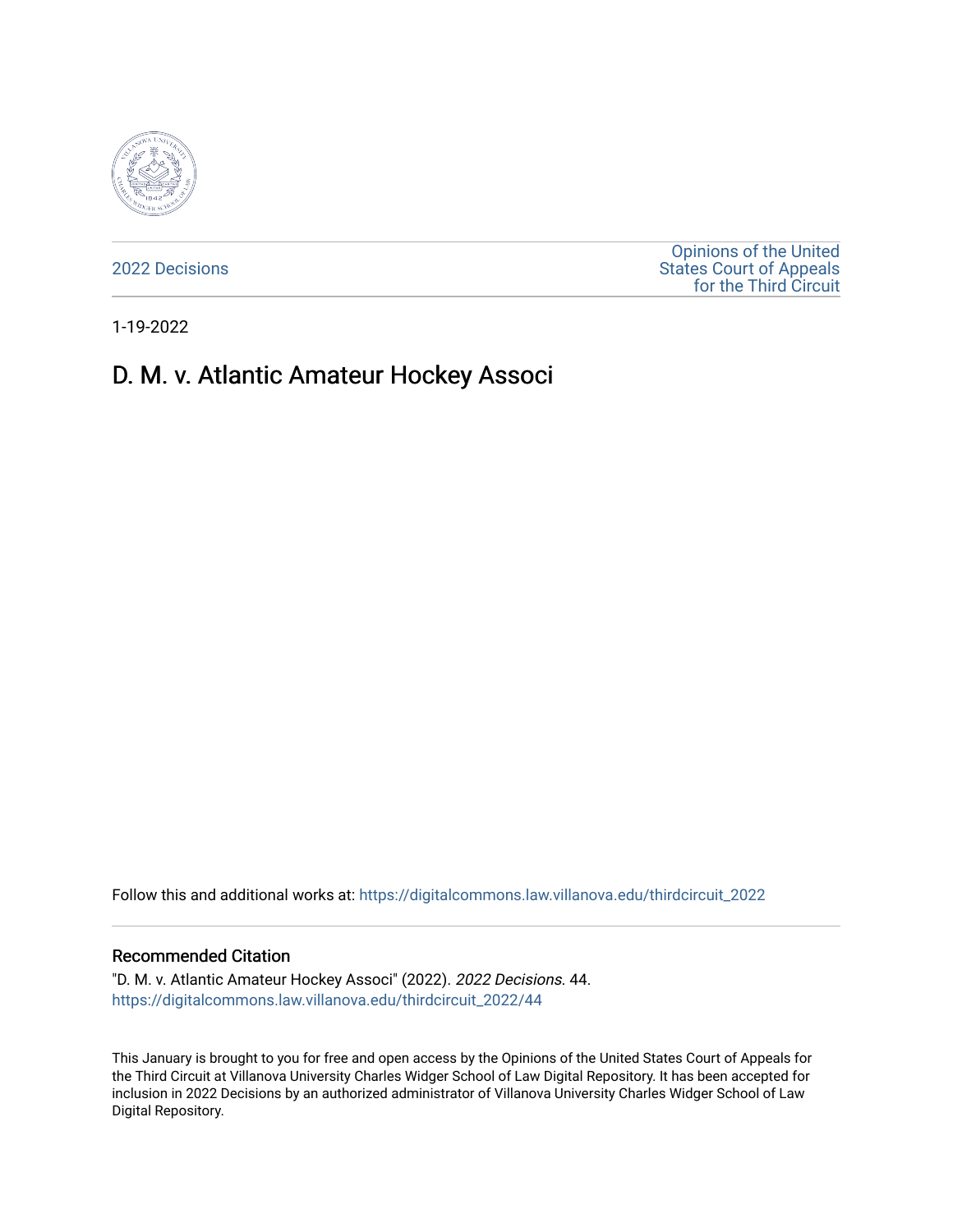## **NOT PRECEDENTIAL**

## UNITED STATES COURT OF APPEALS FOR THE THIRD CIRCUIT

\_\_\_\_\_\_\_\_\_\_\_

No. 19-2489 \_\_\_\_\_\_\_\_\_\_

D. M., A minor, individually by and through his parents, D'Ann McCoy; D'ANN MCCOY,

Appellants

v.

ATLANTIC AMATEUR HOCKEY ASSOCIATION; ATLANTIC DISTRICT PLAYER DEVELOPMENT PROGRAM; USA HOCKEY, INC.

\_\_\_\_\_\_\_\_\_\_\_\_\_\_\_\_\_\_\_\_\_\_\_\_\_\_\_\_\_\_\_\_\_\_\_\_

On Appeal from the United States District Court for the District of New Jersey (D.C. Civil Action No. 2-17-cv-10671) District Judge: Honorable Susan D. Wigenton

\_\_\_\_\_\_\_\_\_\_\_\_\_\_\_\_\_\_\_\_\_\_\_\_\_\_\_\_\_\_\_\_\_\_\_\_

Submitted Pursuant to Third Circuit LAR 34.1(a) November 9, 2021

Before: RESTREPO, PHIPPS and COWEN, Circuit Judges

(Opinion filed: January 19, 2022) \_\_\_\_\_\_\_\_\_\_\_

> OPINION\* \_\_\_\_\_\_\_\_\_\_\_

PER CURIAM

<sup>\*</sup> This disposition is not an opinion of the full Court and pursuant to I.O.P. 5.7 does not constitute binding precedent.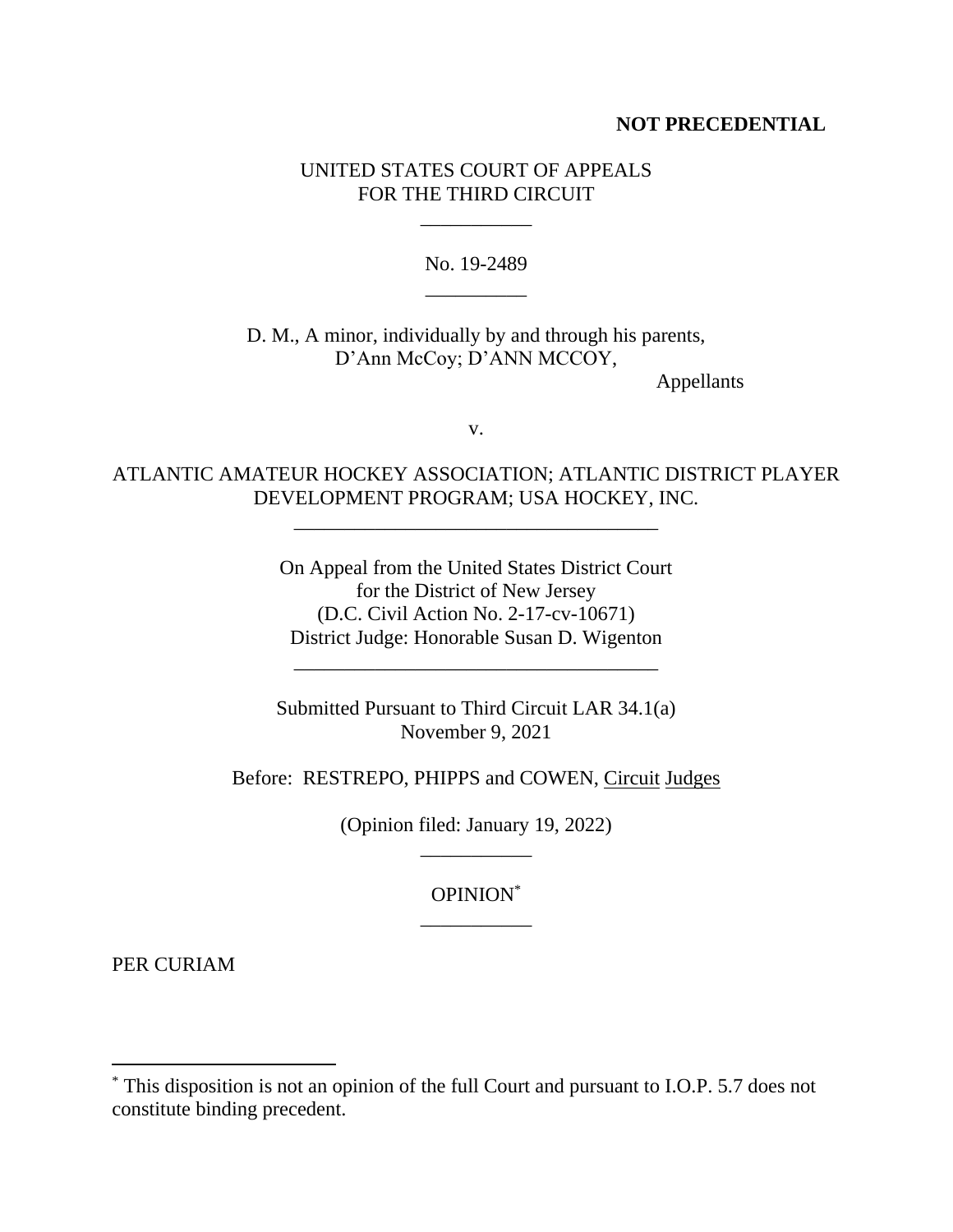In the District Court, D'Ann McCoy filed a complaint through counsel on behalf of her minor son, D.M. McCoy alleged that various defendants involved in selecting players for an amateur hockey team had discriminated against D.M. based on his race and retaliated against him in violation of his First Amendment rights. During the pendency of the action, counsel for D.M. withdrew. A Magistrate Judge informed McCoy that if she wished to pursue D.M.'s claims, she was required to retain counsel. See ECF No. 32. McCoy did not do so. The District Court therefore dismissed D.M.'s claims without prejudice and, to the extent that McCoy sought to raise a claim personal to herself, dismissed the claim with prejudice. McCoy then filed a timely notice of appeal.<sup>1</sup>

Despite being informed by the Clerk of this Court that she may not litigate this appeal for D.M. without an attorney, McCoy filed a pro se brief that focuses almost entirely on D.M.'s claims. Because McCoy, as a non-lawyer, may not pursue this appeal on D.M.'s behalf, we will not consider these claims. <u>See Osei-Afriyie by Osei-Afriyie v.</u> Med. Coll. of Pa., 937 F.2d 876, 883 (3d Cir. 1991).

While McCoy may assert claims on her own behalf, we will affirm the District Court's dismissal of the complaint as to her. Although one sentence in the complaint suggests that McCoy may have intended to assert a retaliation claim personal to herself, see ECF No. 33 ¶ 68, that allegation is conclusory and fails altogether to state a plausible

<sup>&</sup>lt;sup>1</sup> We have jurisdiction under 28 U.S.C. § 1291. Although the District Court dismissed the complaint in part without prejudice, that presents no obstacle to our jurisdiction here because the appellants "cannot cure the defect in [the] complaint." Booth v. Churner, 206 F.3d 289, 293 n.3 (3d Cir. 2000).